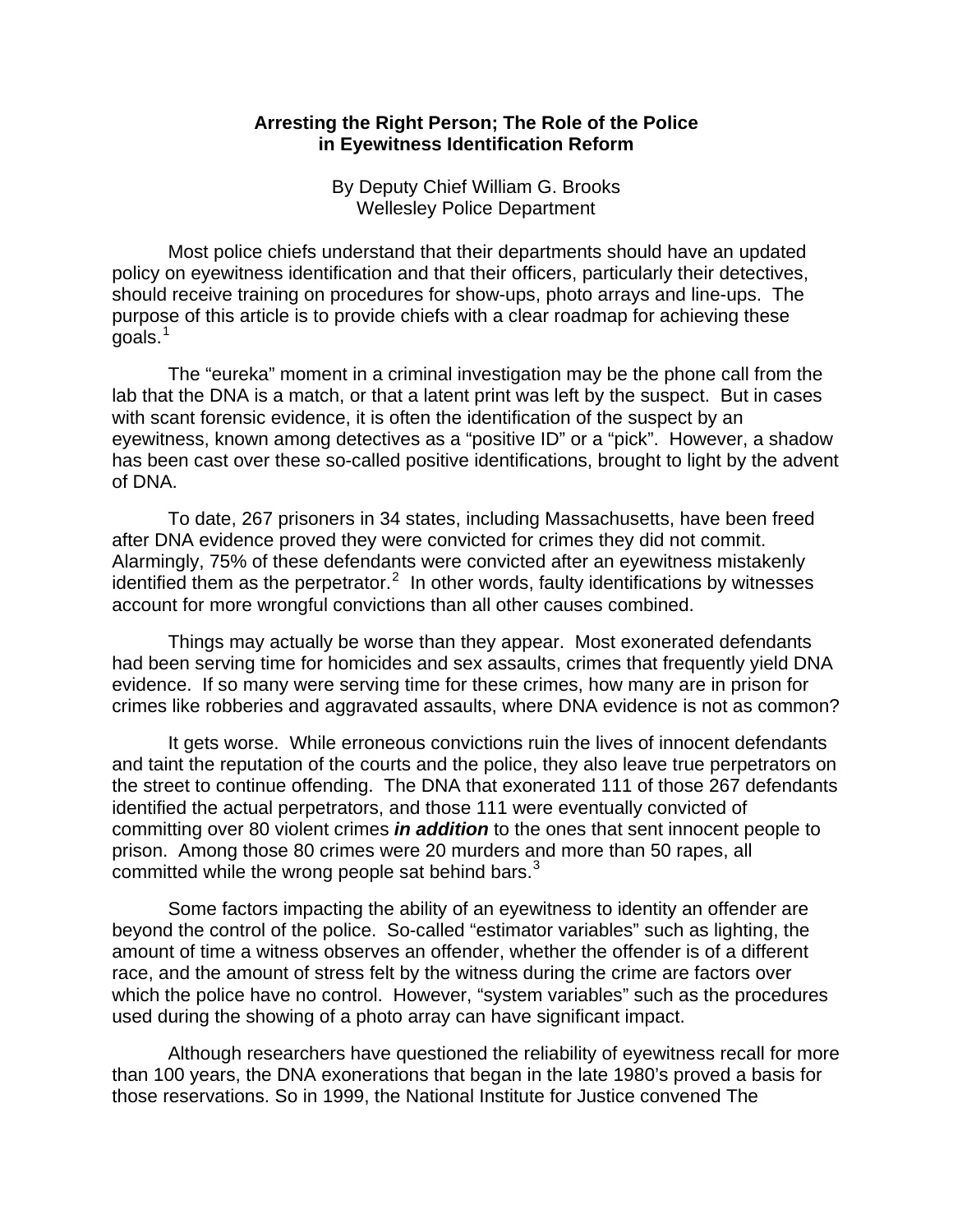Technical Working Group for Eyewitness Evidence, a task force of criminal justice professionals including police. The group's report, Eyewitness Evidence: A Guide for Law Enforcement called on the police to standardize operating procedures and served as an outline for police training. Ten years later, the Boston Bar Association published Getting it Right, Improving the Accuracy and Reliability of the Criminal Justice System in Massachusetts. The report was the result of work performed by a task force of defense attorneys, prosecutors, and police officers that came to strongly support the adoption of reform in four general areas, including eyewitness identification. In the fall of 2010, the Massachusetts Major City Chiefs announced that it supported the work of the Boston Bar task force and the implementation of its recommendations.

The full scope of the reform measures is too complex to fully explore here. But chiefs who have read about the issue know that the reports call for officers to read specific instructions to a witness before the witness is shown a suspect at a show-up or in a photo array. This recommendation actually facilitates the department's compliance with a Massachusetts evidence discovery rule that requires the police to disclose what the officer said to the witness prior to an identification procedure.<sup>[4](#page-3-3)</sup> Other procedures urge that photos in an array should be shown one at a time, and that arrays should be shown by an officer who does not know which photo is of the suspect (blind administration). It is this last recommendation that most stirs the ire of veteran detectives, and it did the author's as well. But when presented during training, the concept behind the change begins to make sense and is easily implemented, even in very small agencies.

Calls for reform are coming from the Supreme Judicial Court and the Massachusetts legislature. In 2009, the SJC warned in *Commonwealth v. Silva-Santiago* that the police should adopt modern eyewitness protocols, including standardized instructions to be given to a witness. "We decline at this time to hold that the absence of any protocol or comparable warnings to the eyewitnesses requires that the identifications be found inadmissible, but we expect such protocols to be used in the future."  $5$  (A year later, Jesus Silva-Santiago was retried and acquitted of the murder.  $6$ )

On Beacon Hill, a lengthy bill filed by Senator Cynthia Stone Creem would mandate specific steps for every type of eyewitness identification procedure used by the police, and would allow a judge to suppress an identification if police did not comply with the statute.<sup>[7](#page-3-6)</sup> Most New England states have similar legislative efforts underway. Rhode Island and Connecticut have bills pending, and the Vermont legislature has tasked that state's Law Enforcement Advisory Board with promulgating best practices.

Clearly, the best course for law enforcement is to act now, on its own volition, rather than having police procedure dictated by a curative jury instruction or a legislative mandate.

There could be civil repercussions as well. According to Jack Collins, General Counsel to the Mass Chiefs of Police Association (MCOPA), if either the courts or the legislature adopt procedural requirements, as is likely to happen, "(d)epartments with an out of date policy will have a very tough time convincing a court that they were unaware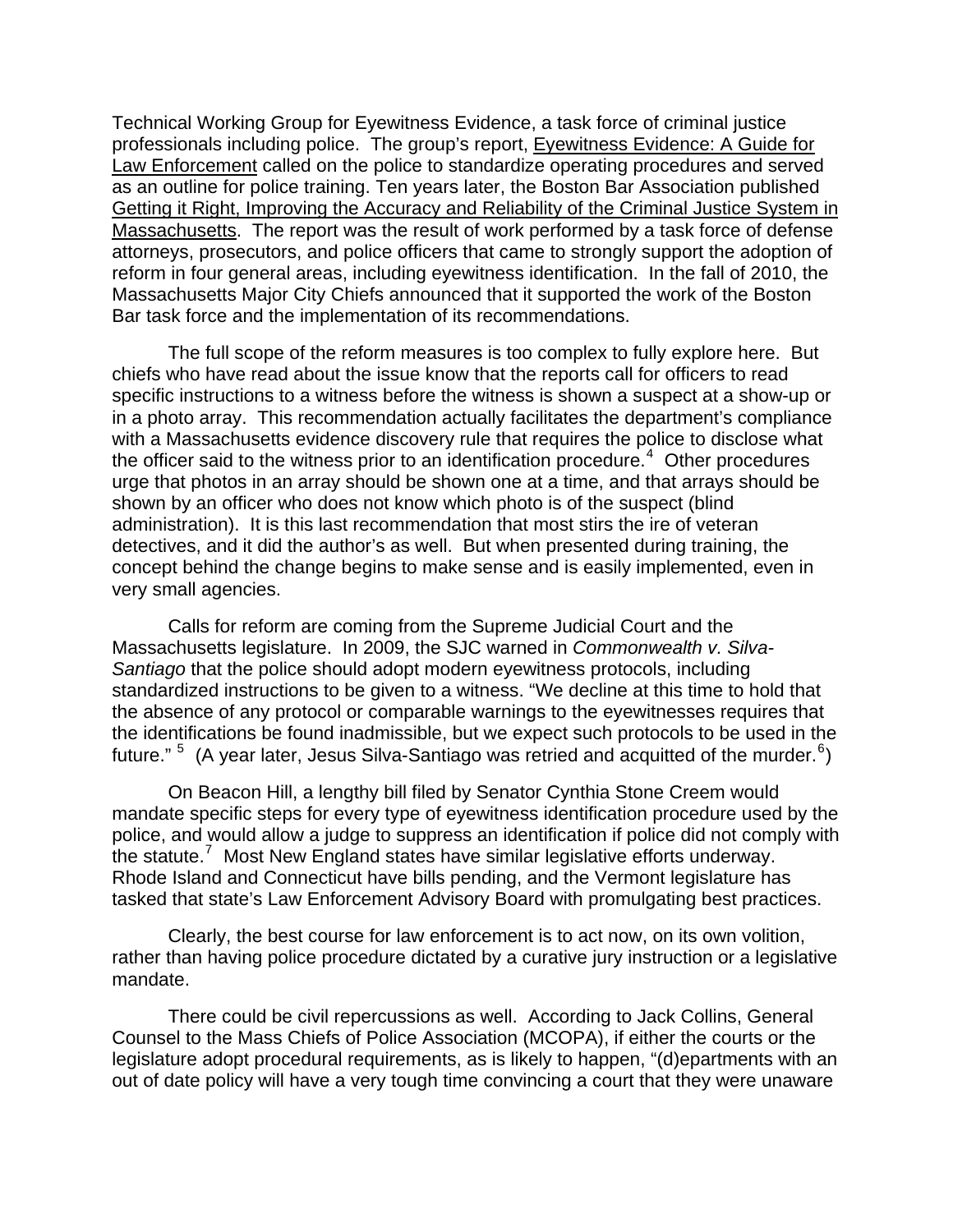of the new protocols. Similarly, if a department has a detective and he or she has not been trained in the industry's best practices, any motion for Summary Judgment based on 'Qualified Immunity' is likely to fail. If a department allows officers to conduct a photo array, line-up, show-up, or other eyewitness identification procedure and fails to be sure all such officers are properly trained, in addition to a challenge in the criminal case, a claim for negligent training is likely to result."<sup>[8](#page-3-7)</sup>

Police chiefs who want to address the issue of eyewitness identification can do so in two steps; implement a new department policy and train officers, particularly detectives, in the new procedures. Preliminary results of a new MCOPA survey are encouraging; most chiefs responding indicate that they have issued new policies and send their detectives to training.

## Department Policy

Every police department should have a written policy on eyewitness identification that incorporates recommended reform measures. A sample policy that incorporates the reform protocols is available from the author. Among other provisions, an updated policy should incorporate the following:

- 1. Before conducting any identification procedure, the police obtain and document a complete description of the suspect.
- 2. Formal instructions are given to eyewitnesses prior to all identification procedures. The witness instructions should follow the recommendations of the NIJ, specifically that the person who committed the crime may or may not be the person who has been stopped (for a show-up) or is in the lineup or photo array, that it is just as important to clear an innocent person, that individuals may not appear exactly as they did on the date of the incident, that regardless of whether or not an identification is made, the investigation will continue, and that the officer will ask the witness to state in his or her own words how certain he or she is of any identification.
- 3. Patrol officers and detectives carry or have immediate access to cards containing witness instructions for use during show-ups.
- 4. Barring unusual circumstances, photo arrays are shown by "blind" administrators - that is, officers who do not know which of the individuals in a lineup or array is the suspect.
- 5. The individuals in the array or lineup are presented to the witness one at a time, rather than simultaneously.
- 6. At the conclusion of an identification procedure where the witness has made an identification, the officer asks the witness to describe his or her level of certainty about the identification.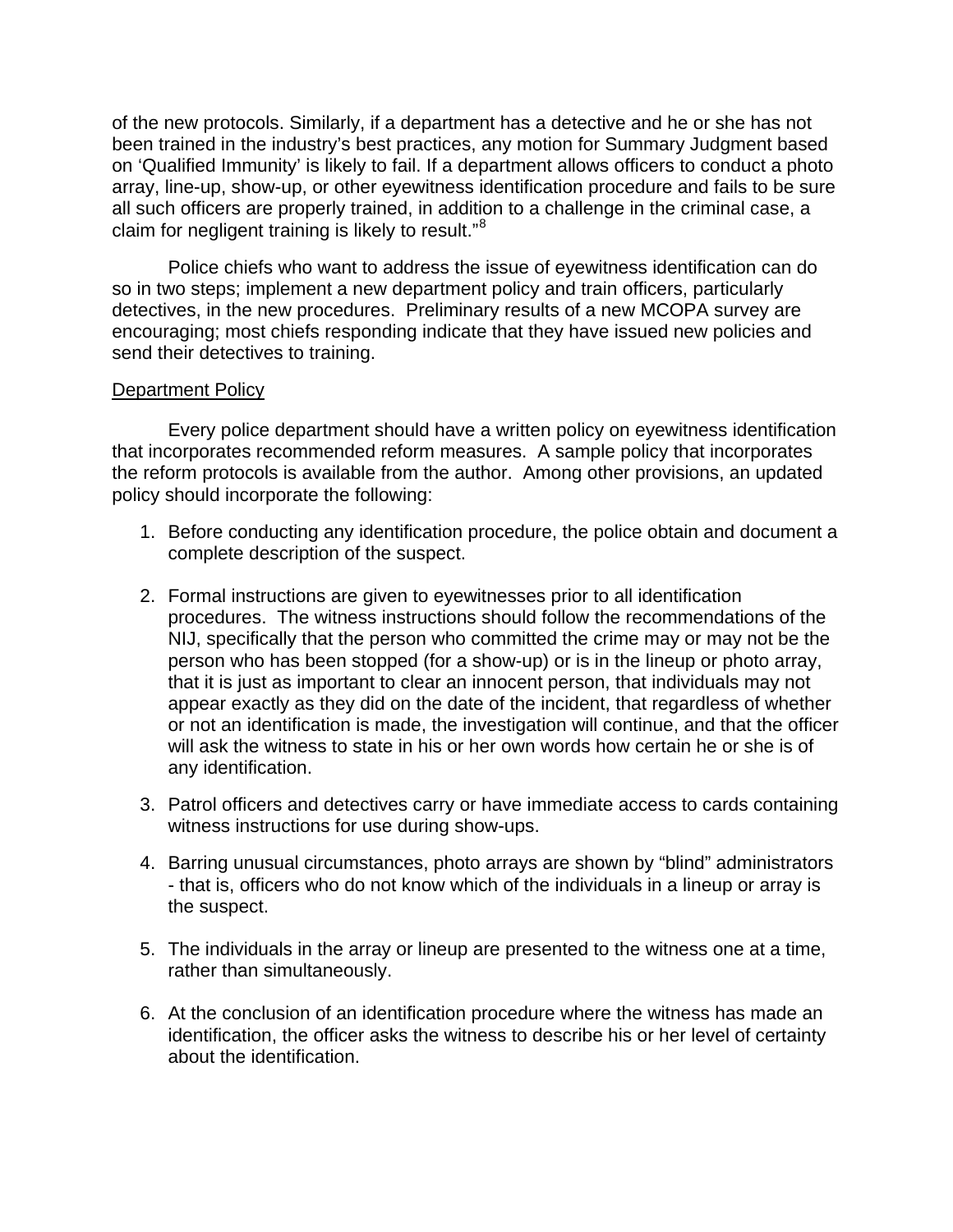- <span id="page-3-5"></span>7. Officers are required to submit a report on every identification procedure, whether or not a subject is selected, including the instructions given, the exact words spoken by the eyewitness, and the witness' statement of certainty.
- <span id="page-3-6"></span>8. The department turns over to the district attorney's office documents containing the instructions given to the witness, as well as the responses of eyewitnesses and their statements of certainty.

<span id="page-3-7"></span>The sample policy and the witness instruction documents that go with it are provided electronically to every officer who attends the MPI course on Eyewitness Identification. In addition to the tenets above, it also includes procedures for voice identification and guidelines for the use of mug books (paper and electronic), composites and sketches.

## **Training**

- 1. All patrol officers and supervisors should receive basic training about eyewitness identification procedures to include managing witnesses, show-up procedures, blind administration and photo arrays.
- 2. Detectives and other officers who conduct follow-up investigations should receive advanced training in eyewitness identification to include recognition memory, cognitive interview techniques, variables affecting eyewitness recall, procedures for show-ups, photo arrays, line-ups and voice identification procedures, and issues related to composites and sketches. A one-day course, as well as some on-line training and a sample Policy & Procedure, are currently available through the Municipal Police Institute. (see www.MPItraining.com)
- 3. Roll call training on eyewitness identification should be provided to all sworn personnel at least annually.

The modernization of eyewitness identification policies and protocols can be easily accomplished by the police chief who wants to do so. Training and model policies are readily available. The techniques used by the police in this area have a profound effect on victims, witnesses, defendants and on society itself. We should take the opportunity to embrace reform lest it be thrust upon us. It is the right thing to do.

<span id="page-3-2"></span> $3$  Ibid.

<span id="page-3-0"></span> $^1$  In full disclosure: the author is an MPI instructor who conducts training courses on this topic.

<span id="page-3-1"></span><sup>&</sup>lt;sup>2</sup> The Innocence Project,

http://www.innocenceproject.org/Content/Facts\_on\_PostConviction\_DNA\_Exonerations.php

<span id="page-3-3"></span><sup>4</sup> Mass. R. Crim. P. 14 (viii).

<span id="page-3-4"></span><sup>5</sup> Comm. V. Silva‐Santiago 453 Mass. 782 (2009).